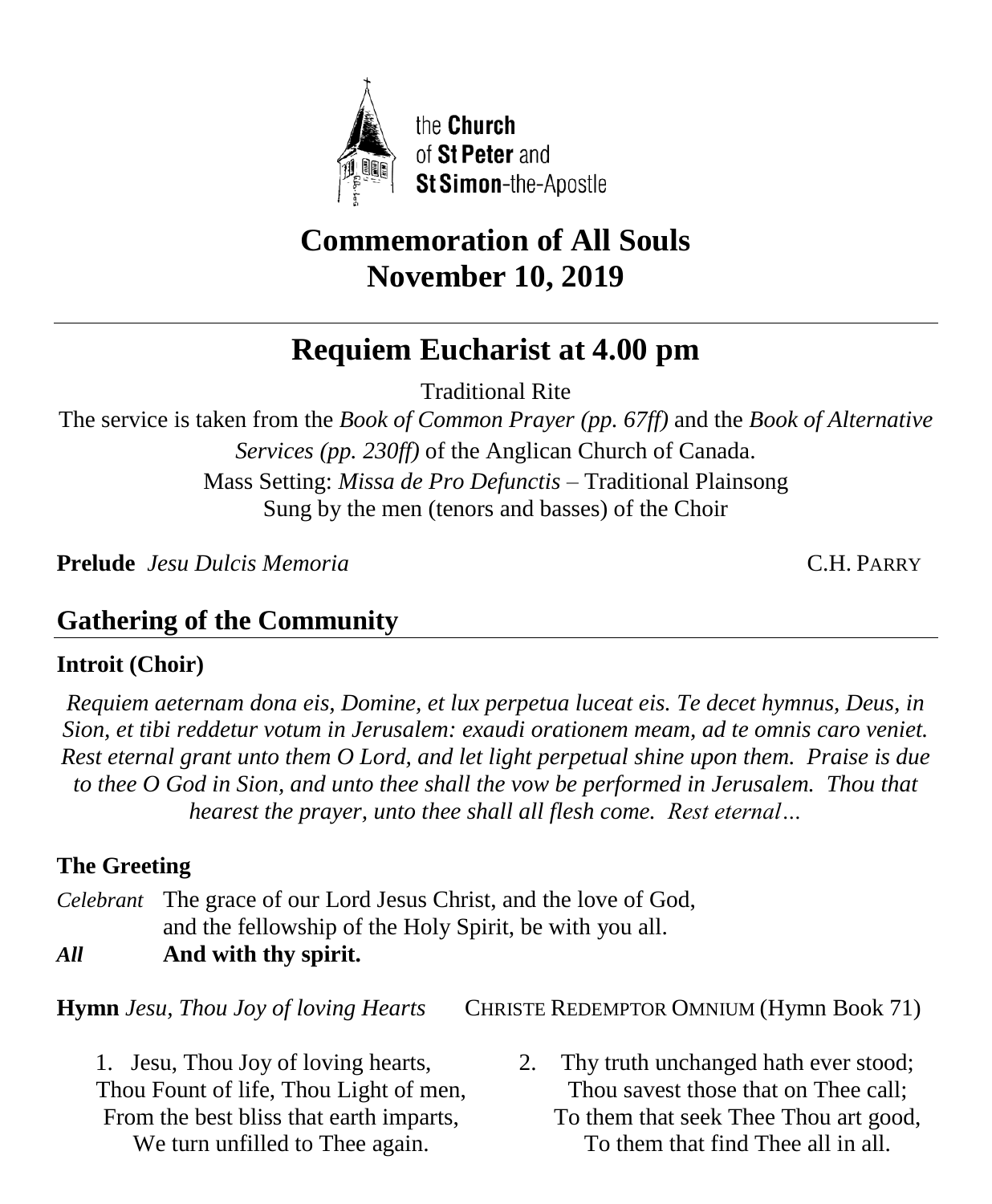- 3. We taste Thee, O Thou living Bread, And long to feast upon Thee still; We drink of Thee, the Fountainhead. And thirst our souls from Thee to fill.
- 4. Our restless spirits yearn for Thee, Wherever our changeful lot is cast; Glad when Thy gracious smile we see, Blessed when our faith can hold Thee fast.

5. O Jesu, ever with us stay, Make all our moments calm and bright; Chase the dark night of sin away, Shed over the world Thy holy light.

*Celebrant* Almighty God,

*All* **unto whom all hearts be open, all desires known, and from whom no secrets are hid: cleanse the thoughts of our hearts by the inspiration of thy Holy Spirit, that we may perfectly love thee, and worthily magnify thy holy name; through Christ our Lord. Amen.**

Kyrie (Choir)

*Kyrie eleison. Christe eleison. Kyrie eleison. Lord, have mercy upon us. Christ, have mercy upon us. Lord, have mercy upon us.*

#### **Collect of the Day**

*Celebrant* Father of all, we pray to thee for those we love but see no longer. Grant them thy peace, let light perpetual shine upon them, and in thy loving wisdom and almighty power, work in them the good purpose of thy perfect will; through Jesus Christ our Lord. **Amen.**

# **Proclamation of the Word**

**The Lesson:** Wisdom 3.1 *Read by TBA* 

*Reader* The Lesson is written in the  $3<sup>rd</sup>$  chapter of the book of Wisdom, beginning at the 3<sup>rd</sup> verse.

*Reader* The word of the Lord.

*All* **Thanks be to God.**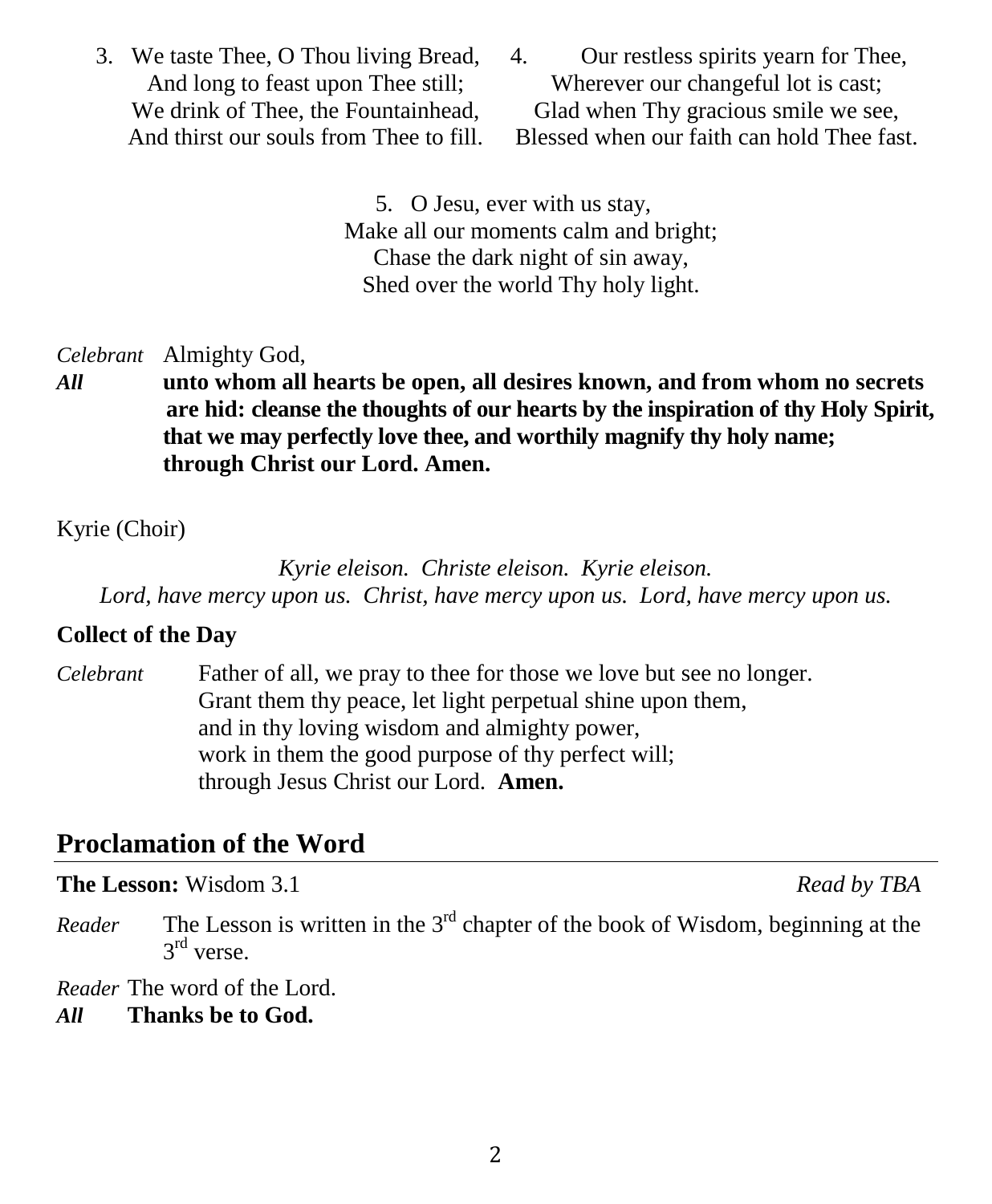

- *Cantor*: O LORD, thou hast searched me out and **known** me: / thou knowest my down-sitting and mine up-rising; thou understandest my **thöughts** fröm afar.
- *All:*2 Thou art about my path and about **my** bed, / and art acquaint-**ed** with äll myHways.
- *Cantor*: 3 For lo, there is not a word in **my** tongue, / but thou, O LORD, knowest it **al**-to-gë-ther.
- *All:*4 Thou hast beset me behind and **be**-fore, / and laid thine **hand** upön me.
- *Cantor*: 5 Such knowledge is too wonderful and excellent **for** me: / I cannot at-**tain** un-tö it.
- *All:*6 Wither shall I go then from thy **spir**-it? / or whither shall I flee **from** thy prë-sence?
- *Cantor*: 7 If I climb up into heaven, thou **art** there: / if I go down to hell, thou **art** there äl-so.

*All:*8 If I take the wings of the **morn**-ing, / and dwell in the uttermost **parts** of thë sea,

*Cantor*: 9 Even there also shall thy hand **lead** me, / and thy right **hand** shall höld me.

*All:*10 If I say, 'Surely the darkness shall cov-**er** me, / and the light about **me** be-cöme night',

*Cantor*: 11 Yet even the darkness is no darkness with thee, but the night is as clear as **the** day: *All:*/ the darkness and light to **thee** are böth alike.

## **Sequence**: **Dies Irae**

*Dies irae, dies illa, Solvent saeclum in favela: Teste David cum Sibylla. Quantus tremor et futurus, Quando judex est venturus, Cuncta strcte discussurus! Tubamirum spargens sonum, Persepulcra regionem, Coget omnes ante thronum. Mors stupebit et natura, Cum resurjet creatura, Judicanti responsura.*

*Day of wrath! O day of mourning! See fulfilled the prophet's warning. Heaven and earth in ashes burning! Wondrous sound the trumpet flingeth, through the earth's sepulchres it ringeth, all before the throne it bringeth. Death is struck and nature quaking, all creation is awaking to his Judge and answer making. All that day of tears and mourning! From the dust of earth returning Man for judgement must prepare him. Spare, O God, in mercy, spare him. Lord all pitying, Jesu blest, Grant them thine eternal rest. Amen.*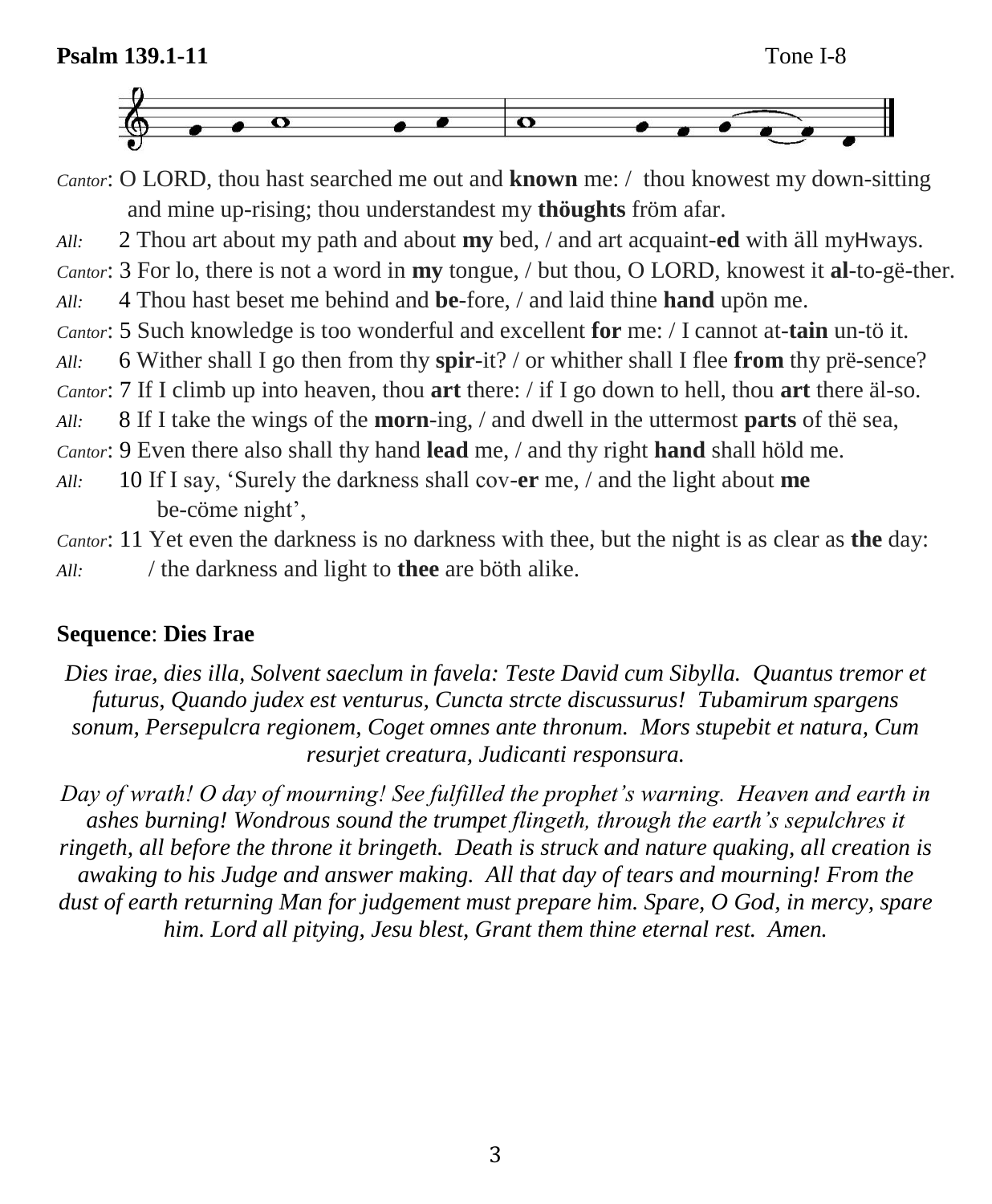#### **The Holy Gospel** *John 10.22*

*Gospeller* The Lord be with you.

*All* **And with thy spirit.**

- *Gospeller* The Holy Gospel is written in the 10<sup>th</sup> chapter of the Gospel according to St. John, beginning at the  $22<sup>nd</sup>$  verse.
- *All* **Glory be to thee, O Lord.**

*At the conclusion of the Gospel.*

*Gospeller* The Gospel of Christ.

*All* **Praise be to thee, O Christ.**

#### **The Prayers of the People**

*Please kneel or stand, as able.*

#### *V.* Lord, in thy mercy… **R. Hear our prayer**

#### **Commemoration of the faithful Departed**

*Members of the congregation are invited forward to light a votive candle in memory of those they are remembering this day.*

Congregational Refrain: Trisagion

*All* **Holy God. Holy and mighty. Holy Imortal One have mercy on us.** (Repeat 3 times)

#### **Confession and Absolution**

*The Celebrant invites the prayer of confession. Silence is kept. Please kneel, as able.*

*Celebrant* Almighty God,

*All* **Father of our Lord Jesus Christ, maker of all things and judge of all people: we acknowledge and confess our manifold sins and wickedness, which we from time to time most grievously have committed, by thought, word and deed, against thy divine majesty. We do earnestly repent, and are heartily sorry for these our misdoings. Have mercy upon us, most merciful Father; for thy Son our Lord Jesus Christ's sake, forgive us all that is past; and grant that we may ever hereafter serve and please thee in newness of life, to the honour and glory of thy name; through Jesus Christ our Lord. Amen.**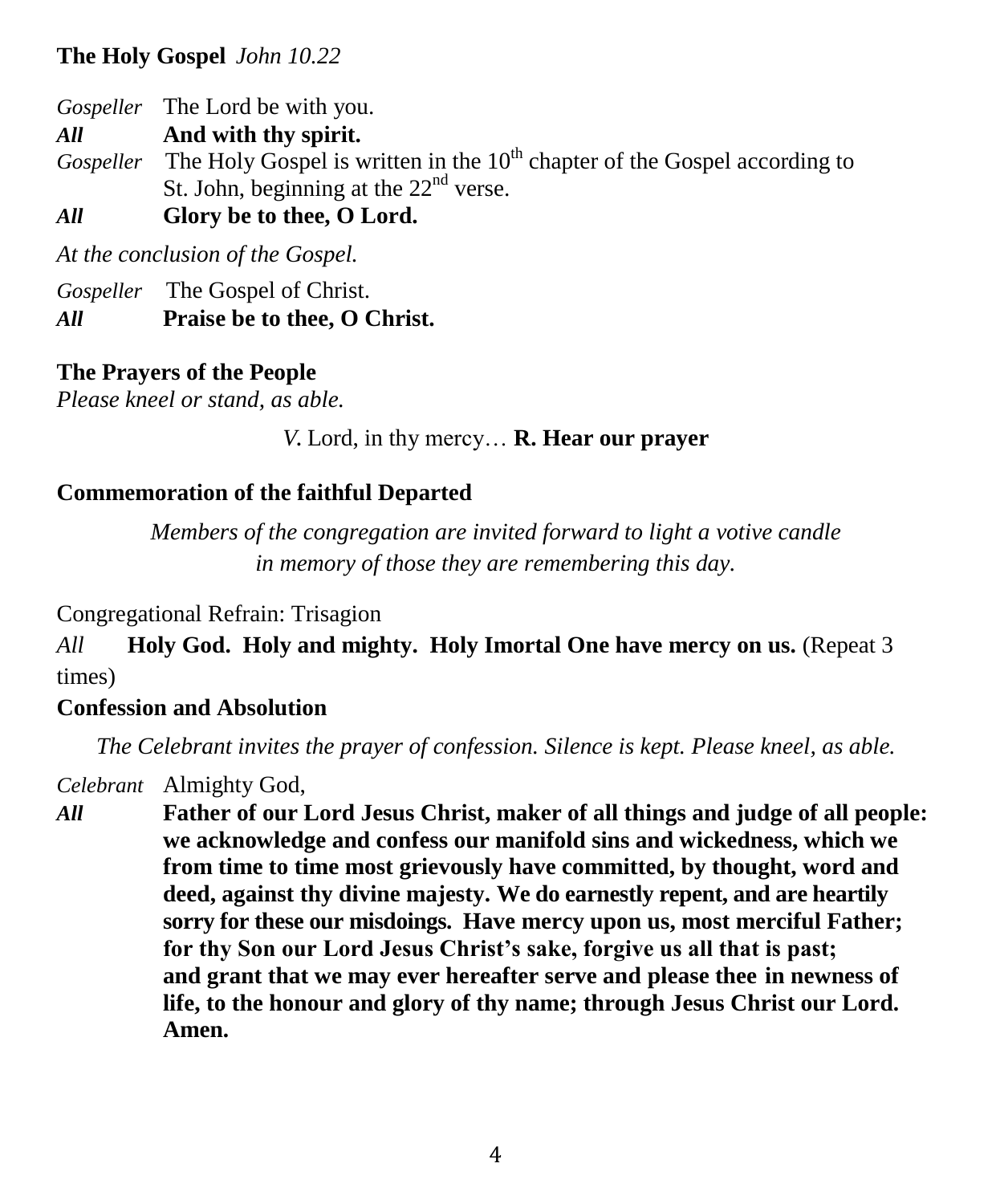### **The Peace**

*Celebrant* The peace of the Lord be always with you. *All* **And with thy spirit.**

# **Celebration of the Eucharist**

**Offertory Hymn 278** *Jerusalem the Golden* **EWING** 

#### **Prayer over the Gifts**

*Celebrant* Gracious and righteous Lord, we are united in the love of Jesus Christ. Accept all we offer this day, and bring us, with all your faithful people who have gone before us, into his eternal glory, who is Lord, now and forever. **Amen.**

#### **Great Thanksgiving**

*Celebrant* The Lord be with you.

*All* **And with thy spirit.** 

*Celebrant* Lift up your hearts.

*All* **We lift them up unto the Lord.**

*Celebrant* Let us give thanks unto our Lord God.

#### *All* **It is meet and right so to do.**

*The Celebrant continues with the Preface. Then is sung:*

*Sanctus, Sanctus, Sanctus Dominus Deus Sabatoth. Pleni sunt caeli et terra Gloria tua. Hosanna in excelsis. Benedictus qui venit in nominee Domini. Hosanna in excelsis. Holy, holy, holy, Lord God of Hosts, heaven and earth are full of thy glory. Glory be to thee, O Lord most high. Blessed is he that cometh in the name of the Lord: Hosanna in the highest.*

*Celebrant* Blessing and glory and thanksgiving be unto thee, almighty God, our heavenly Father, who of thy tender mercy didst give thine only Son Jesus Christ to take our nature upon him, and to suffer death upon the cross for our redemption; who made there, by his one oblation of himself once offered, a full, perfect, and sufficient sacrifice, oblation, and satisfaction, for the sins of the whole world; and did institute, and in his holy Gospel command us to continue, a perpetual memorial of that his precious death, until his coming again. Hear us, O merciful Father, we most humbly beseech thee; and grant that we receiving these thy creatures of bread and wine, according to thy Son our Saviour Jesus Christ's holy institution, in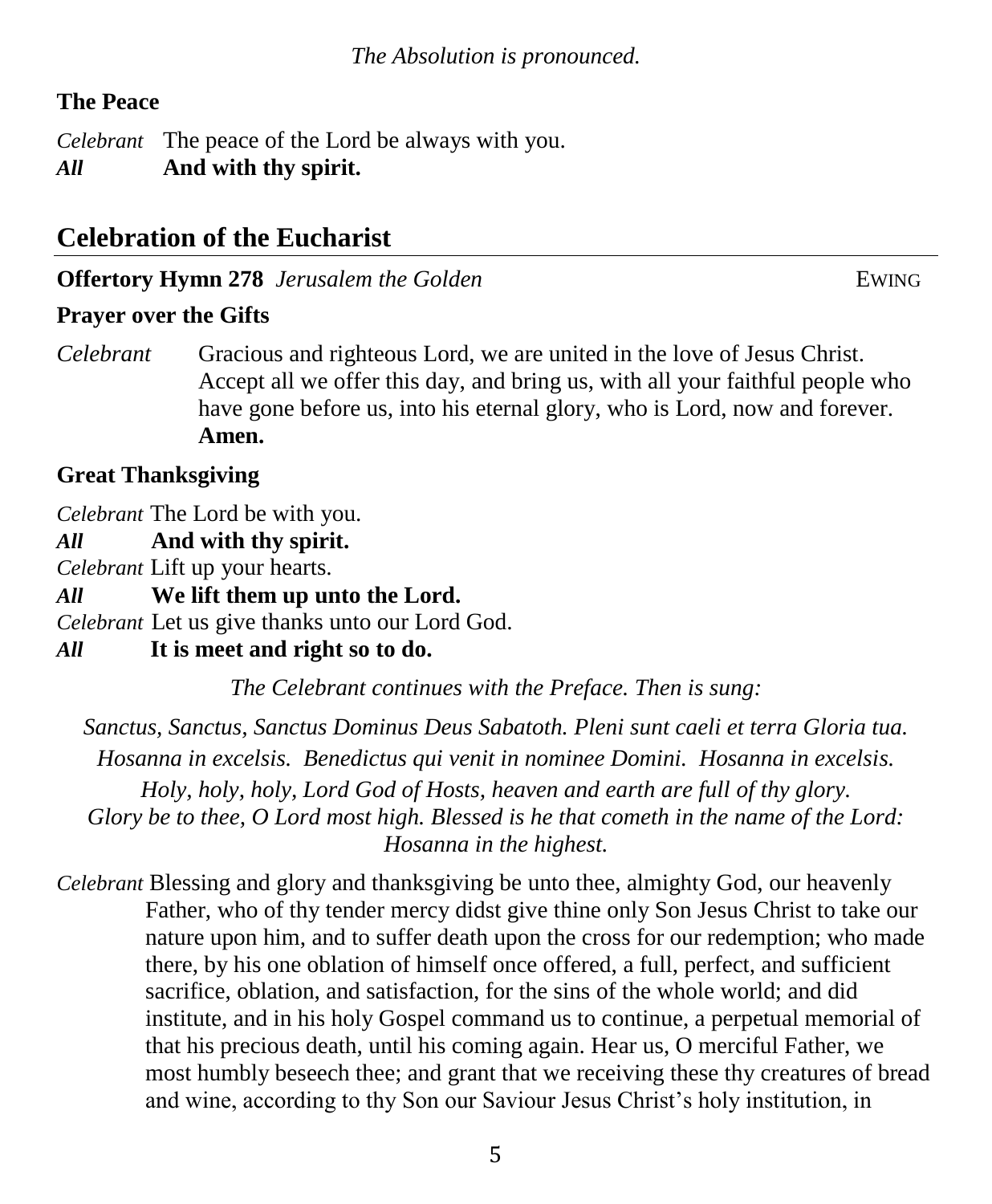remembrance of his death and passion, may be partakers of his most blessed body and blood; who, in the same night that he was betrayed, took bread; and, when he had given thanks, he brake it; and gave it to his disciples, saying, "Take, eat; this is my body which is given for you: Do this in remembrance of me." Likewise after supper he took the cup; and when he had given thanks, he gave it to them, saying, "Drink ye all, of this; for this is my blood of the new covenant, which is shed for you and for many for the remission of sins: Do this, as oft as ye shall drink it, in remembrance of me." Wherefore, O Father, Lord of heaven and earth, we thy humble servants, with all thy holy Church, remembering the precious death of thy beloved Son, his mighty resurrection, and glorious ascension, and looking for his coming again in glory, do make before thee, in this sacrament of the holy bread of eternal life and the cup of everlasting salvation, the memorial which he hath commanded:

#### *All* **We praise thee, we bless thee, we thank thee, and we pray to thee, Lord our God.**

*The Celebrant continues with the Prayer of Consecration. At the end all sing, "Amen".*

#### **Lord's Prayer –** *Sung by all*Hymn Book #684

*Celebrant* We do not presume,

*All* **to come to this thy table, O merciful Lord, trusting in our own righteousness but in thy manifold and great mercies. We are not worthy so much as to gather up the crumbs under thy Table. But thou art the same Lord, whose property is always to have mercy: Grant us therefore, gracious Lord, so to eat the flesh of thy dear Son Jesus Christ, and to drink his blood, that our sinful bodies may be made clean by his body, and our souls washed through his most precious blood, and that we may evermore dwell in him, and he in us. Amen.**

#### **Agnus Dei** (Choir)

*Agnus Dei, qui tolis peccata mundi: dona eis requiem.(repeat). Agnus Dei, qui tolis pecata mundi: dona eis requiem sepiternam.*

*O Lamb of God that takest away the sin of the world; grant them rest. O Lamb of God that takest away trhe sion of the world; grant them rest, everlasting.*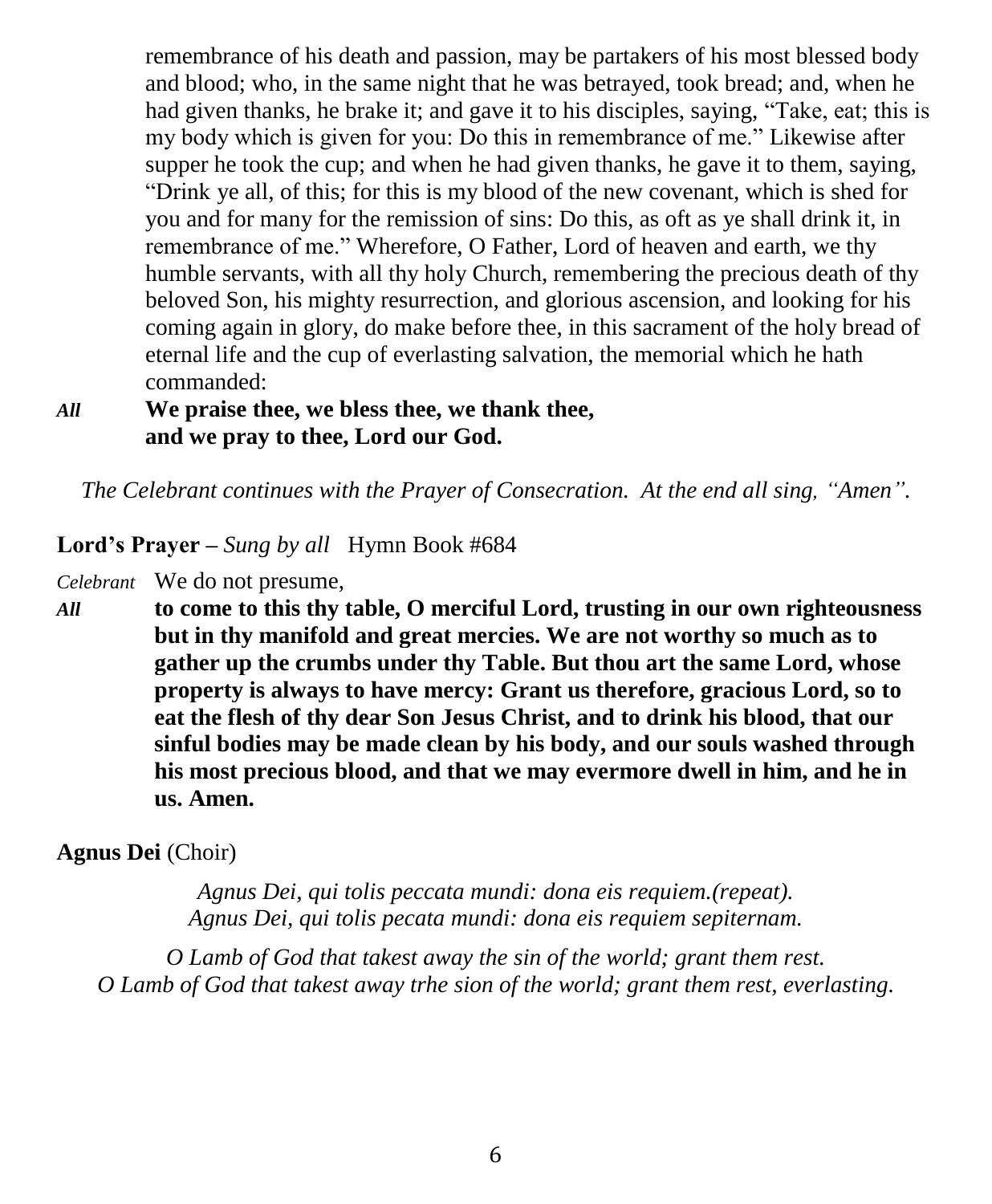# **Holy Communion**

*All baptized Christians are welcome to receive Communion. Please do not dip the consecrated bread into the wine - Drinking from the chalice is considered safe from the point of view of public health. You are also welcome to receive only the bread. Indicate this by holding your arms crossed over your chest as the chalice passes; this is also a way to receive a blessing rather than communion. Gluten-free wafers are available – please let the administering priest know.*

#### **Antiphon: Lux Aeterna** (Choir)

*Lux aeterna luceat eis, Domine, cum Sanctis tuis in aeternum, quia pius es. Requiem aeternam dona eis, Domine, et lux perpetua luceat eis, cum Sanctis tuis in aeternum, quia pius es.*

*May eternal light shine upon them O Lord with thy saints in eternity, for thou art blessed. Rest eternal grant unto them O Lord…*

#### **Thanksgiving after Communion**

*Celebrant* God of love, may the death and resurrection of Christ, which we celebrate in this eucharist, bring us, with the faithful departed, into the peace of thine eternal home. We ask this in the name of Jesus Christ, our hope and our salvation. **Amen.**

#### **Kontakion** (Choir) KIEV MELODY

*Give rest, O Christ, to thy servant with thy saints: where sorrow and pain are no more; neither sighing but life everlasting. Thou only art immortal, the creator and maker of man: and we are mortal formed from the dust of the earth, and unto earth shall we return: for so thou didst ordain, when thou created me saying: "Dust thou art und unto dust shalt thou return." All we go down to the dust; and weeping o'er the grave we make our song: Alleluia, alleluia, alleluia.*

### **Final Prayer**

#### **In Paradisum** (Choir)

*In paradisum deducant te Angeli: in tuo adventu suscipiant te Martyres, et perducant te in civitatem sanctam Jerusalem. Chorus Angelorus te suscipiat, et cum Lazaro quondam paupere aeternam habeas requiem.*

*Into paradise may the angels lead thee; and at thy coming may the martyrs receive thee, and lead thee into the Holy City, Jerusalem. May the choirs of angels receive thee, and with Lazarus who once was poor, may eternal rest be thine.*